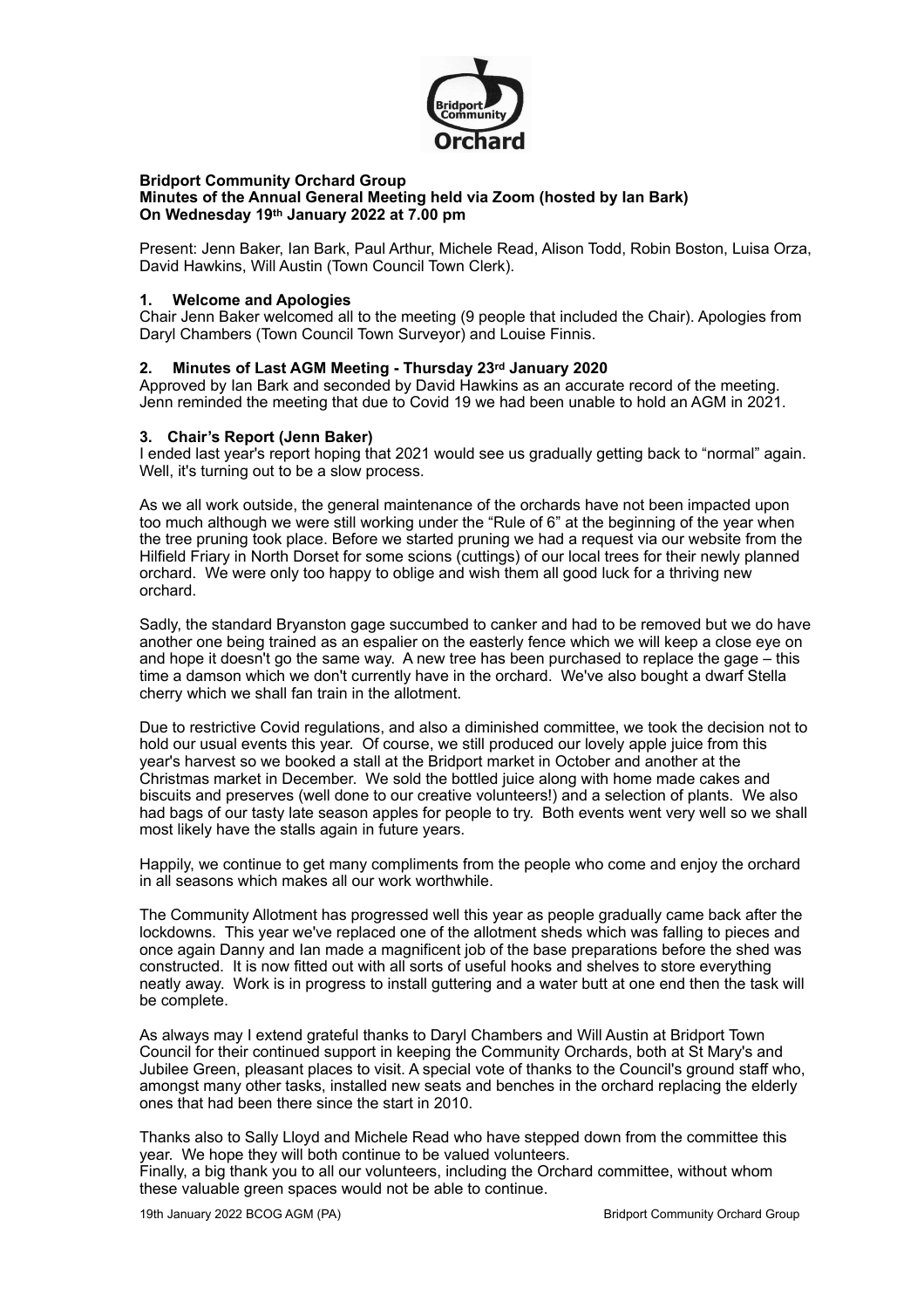

# **4. Treasurer's Report (Ian Bark)**

Sadly 2021 has once again been an extraordinary year thanks to the Covid-19 pandemic and it has inevitably had an impact on the Bridport Community Orchard Group in a number of ways, not least financially.

The table below gives the comparative position in our Current and Deposit accounts at the end of 2020 and 2021.

|                              | <b>End 2020</b> | <b>End 2021</b> |
|------------------------------|-----------------|-----------------|
| Current Account              | 797.23          | 664.36          |
| Deposit Account              | 2.002.94.       | 1.103.53        |
| <b>TOTAL FUNDS AVAILABLE</b> | £2,800.17       | £1,769.89       |

We began the year in an healthy position with £2,002.94 in our deposit account. However, this included £735 in restricted funds which was used towards the purchase of a new allotment shed. The new shed cost £1,199.00 which halved the funds available in the deposit account. The good news is that we do not have a need for similar large item purchases in the next few years. The funds available in the deposit account will cover any emergency spending needs.

Our total income for this year was £1,453.25 and our expenditure £2517.83. When the cost of the purchase of the new shed is factored in at the end of this financial year we achieved a small £89.42 operating profit. This is down to the money raised through the sale of our apple juice and other produce at two farmers markets. Thank you to all those involved in the juicing and peopling the market stalls.

We also received a generous donation from the Northover family following the passing of Hazel Northover, a regular user and lover of the orchard.

Despite the challenges I believe we have been able to hold our own financially. When the cost of known spends such as the new allotment shed are factored in all in all we end the year in a healthy financial position.

The 2021 accounts have been signed off by a qualified auditor.

Finally, Jenn thanked Ian for his diligent work as Treasurer (a view echoed by all present), and acknowledged that he had inherited the "perfect model" from David Hawkins.

### **5. Election of Committee (Ian Bark)**

Ian took the lead on this item. He stated that the committee (6 members) had effectively stood down, and that Michele (one of the 6) was resigning forthwith. Ian asked Paul if any individuals had put their names forward to be members of the committee, and Paul stated there had been one application from Louisa (Lu) Orza. The five remaining members (Ian, Jenn, Paul, Robin and Alison) would be pleased to continue to serve. Ian asked the meeting to confirm that they were happy for the re-election of the five committee members plus new member Lu, and there was unanimous confirmation from all those present.

### **6. Any Other Business and Questions and Answers**

The following was raised:

- Robin asked when the officers of the committee would be elected, and Jenn said this is done at the first committee meeting after the AGM, which this time would be 2<sup>nd</sup> February
- Michele thanked everybody for the lovely gift and card she had recently been presented by Jenn
- Ian said he would distribute the electronic version of the new Newsletter to all the committee and all volunteers
- Will said he wanted to take this opportunity to thank all the committee and all volunteers for their dedication to keeping both orchards in such good shape. He said that anti-social behaviour at Jubilee Green seemed to have quietened down of late. He apologised that he had missed Wassail due to family commitments